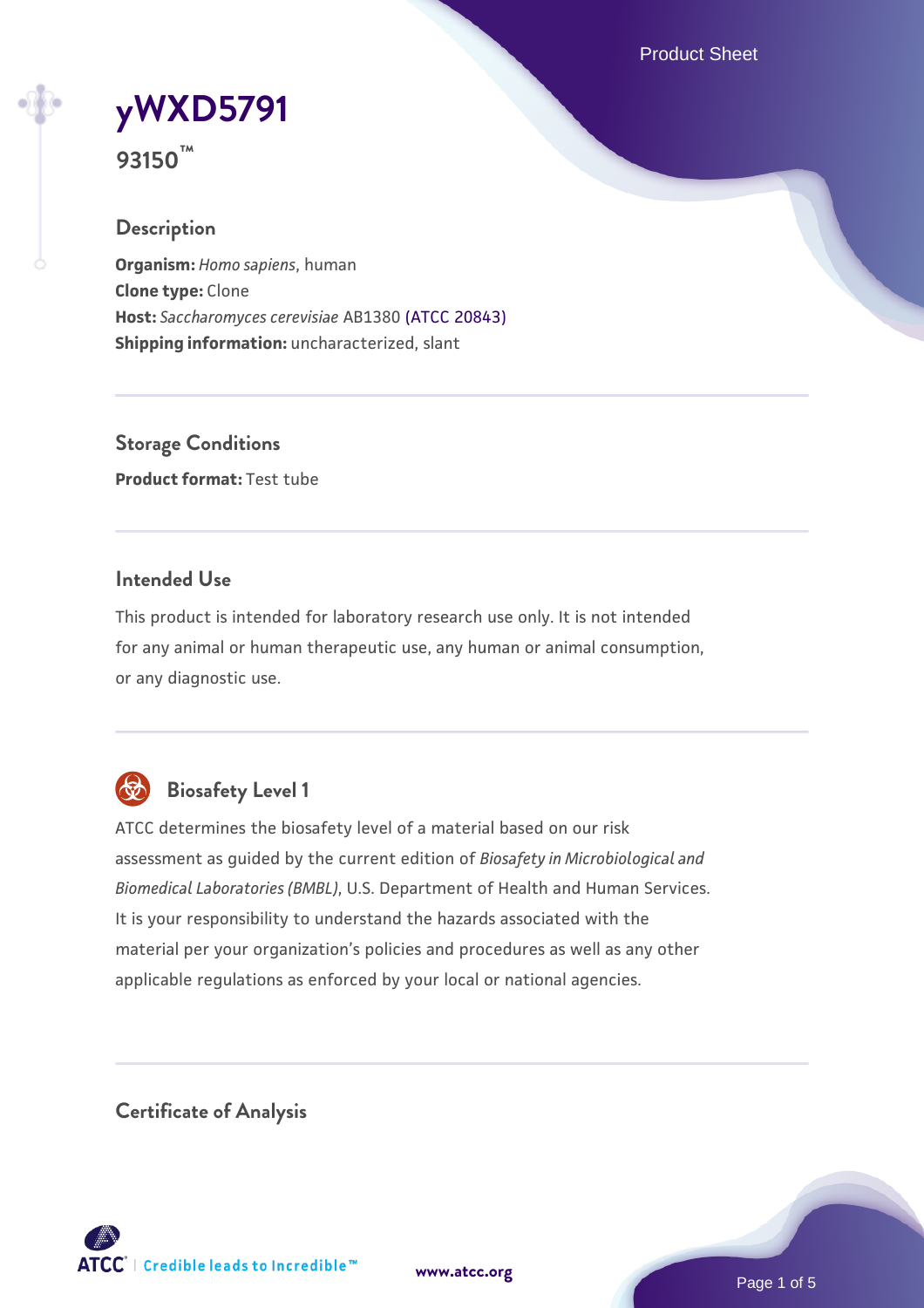## **[yWXD5791](https://www.atcc.org/products/93150)** Product Sheet **93150**

For batch-specific test results, refer to the applicable certificate of analysis that can be found at www.atcc.org.

## **Insert Information**

**Type of DNA:** genomic **Genome:** Homo sapiens **Chromosome:** X X pter-q27.3 **Gene name:** DNA Segment, single copy **Gene product:** DNA Segment, single copy [DXS4735] **Gene symbol:** DXS4735 **Contains complete coding sequence:** Unknown **Insert end:** EcoRI

## **Vector Information**

**Intact vector size:** 11.454 **Vector name:** pYAC4 **Type of vector:** YAC **Host range:** *Saccharomyces cerevisiae*; *Escherichia coli* **Vector information:** other: telomere, 3548-4235 other: telomere, 6012-6699 Cross references: DNA Seq. Acc.: U01086 **Cloning sites:** EcoRI **Markers:** SUP4; HIS3; ampR; URA3; TRP1 **Replicon:** pMB1, 7186-7186; ARS1, 9632-10376

## **Growth Conditions**

**Medium:**  [ATCC Medium 1245: YEPD](https://www.atcc.org/-/media/product-assets/documents/microbial-media-formulations/1/2/4/5/atcc-medium-1245.pdf?rev=705ca55d1b6f490a808a965d5c072196)



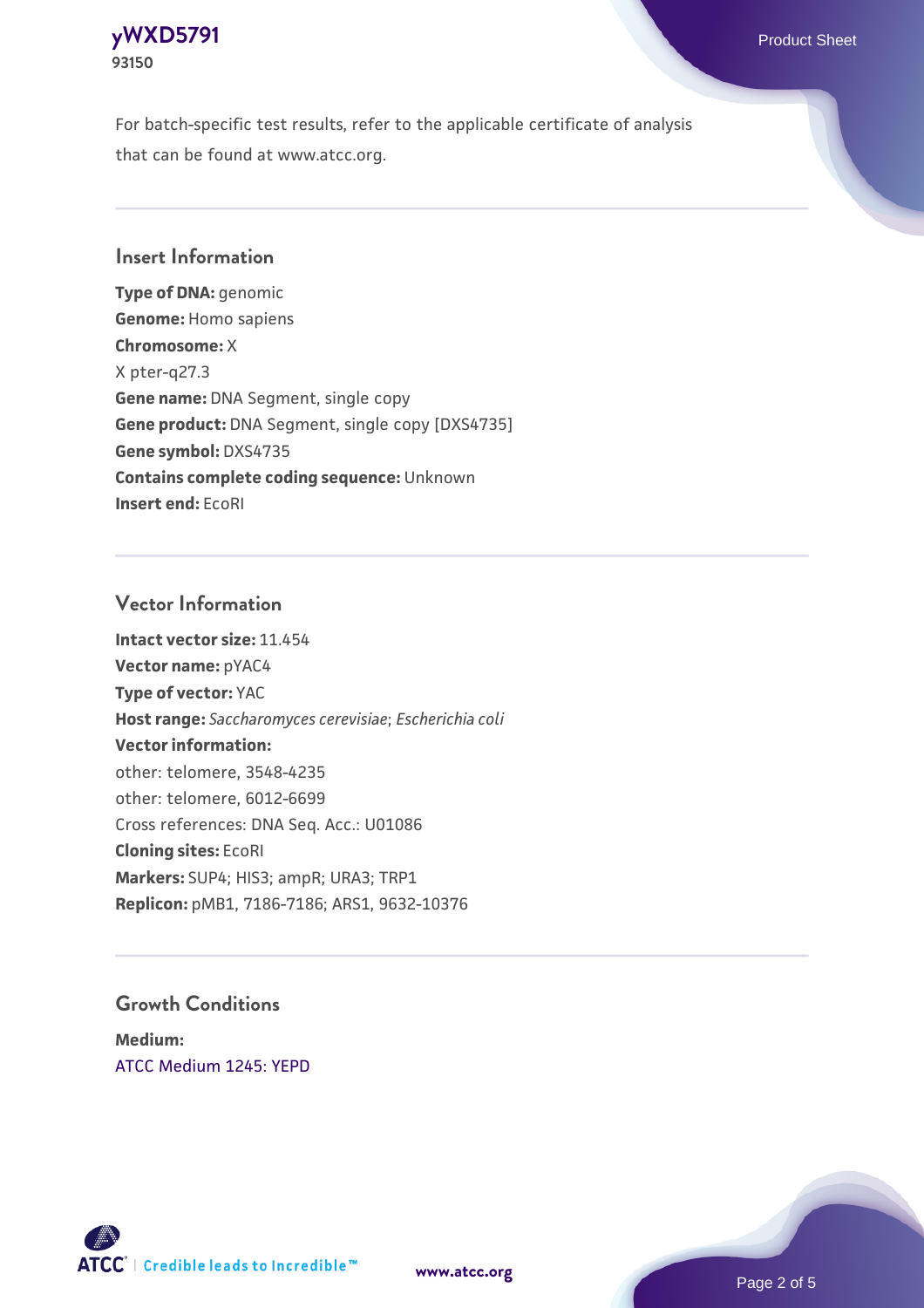**[yWXD5791](https://www.atcc.org/products/93150)** Product Sheet **93150**

**Temperature:** 30°C

#### **Notes**

More information may be available from ATCC (http://www.atcc.org or 703- 365-2620).

## **Material Citation**

If use of this material results in a scientific publication, please cite the material in the following manner: yWXD5791 (ATCC 93150)

## **References**

References and other information relating to this material are available at www.atcc.org.

## **Warranty**

The product is provided 'AS IS' and the viability of ATCC® products is warranted for 30 days from the date of shipment, provided that the customer has stored and handled the product according to the information included on the product information sheet, website, and Certificate of Analysis. For living cultures, ATCC lists the media formulation and reagents that have been found to be effective for the product. While other unspecified media and reagents may also produce satisfactory results, a change in the ATCC and/or depositor-recommended protocols may affect the recovery, growth, and/or function of the product. If an alternative medium formulation or reagent is used, the ATCC warranty for viability is no longer valid. Except as expressly set forth herein, no other warranties of any kind are

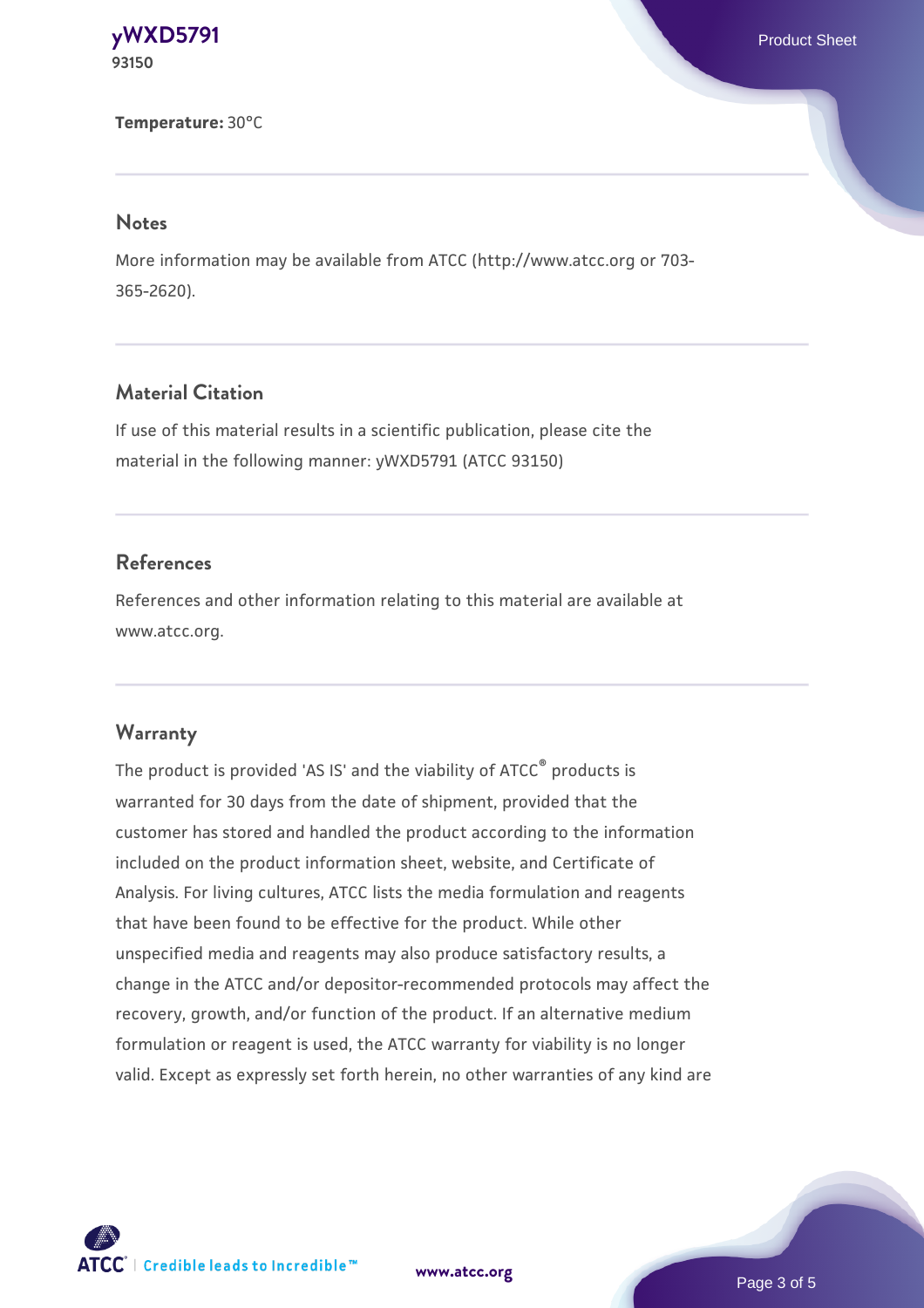**[yWXD5791](https://www.atcc.org/products/93150)** Product Sheet **93150**

provided, express or implied, including, but not limited to, any implied warranties of merchantability, fitness for a particular purpose, manufacture according to cGMP standards, typicality, safety, accuracy, and/or noninfringement.

## **Disclaimers**

This product is intended for laboratory research use only. It is not intended for any animal or human therapeutic use, any human or animal consumption, or any diagnostic use. Any proposed commercial use is prohibited without a license from ATCC.

While ATCC uses reasonable efforts to include accurate and up-to-date information on this product sheet, ATCC makes no warranties or representations as to its accuracy. Citations from scientific literature and patents are provided for informational purposes only. ATCC does not warrant that such information has been confirmed to be accurate or complete and the customer bears the sole responsibility of confirming the accuracy and completeness of any such information.

This product is sent on the condition that the customer is responsible for and assumes all risk and responsibility in connection with the receipt, handling, storage, disposal, and use of the ATCC product including without limitation taking all appropriate safety and handling precautions to minimize health or environmental risk. As a condition of receiving the material, the customer agrees that any activity undertaken with the ATCC product and any progeny or modifications will be conducted in compliance with all applicable laws, regulations, and guidelines. This product is provided 'AS IS' with no representations or warranties whatsoever except as expressly set forth herein and in no event shall ATCC, its parents, subsidiaries, directors, officers, agents, employees, assigns, successors, and affiliates be liable for indirect, special, incidental, or consequential damages of any kind in connection with or arising out of the customer's use of the product. While reasonable effort is made to ensure authenticity and reliability of materials on deposit, ATCC is not liable for damages arising from the misidentification or misrepresentation of such materials.



**[www.atcc.org](http://www.atcc.org)**

Page 4 of 5